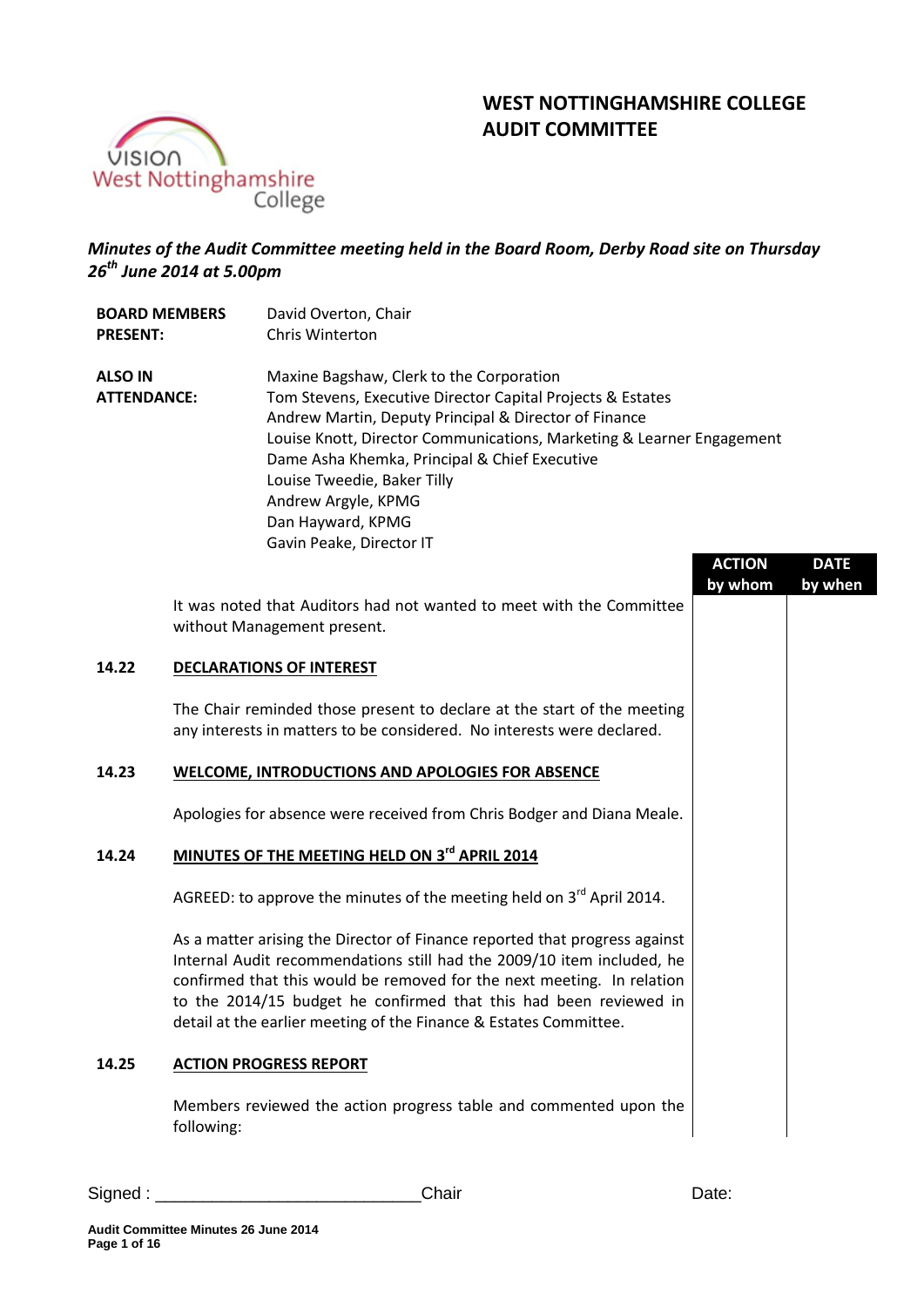|       | Item $1$ – this is out of date.<br>Item 2 - completed.<br>Item $3$ – project completions analysis – the Executive Director Capital<br>Projects & Estates indicated that a second survey should have been<br>undertaken in June but that it was felt inappropriate to do the report yet<br>as the College is still in negotiations with the Contractors regarding some<br>outstanding elements of work.<br>Item $4$ – on the agenda.<br>Item 5 - will be reported at the next meeting.<br>Item $6 -$ to be completed for the next meeting.<br>Item $7$ – presented at the Finance & Estates Committee meeting today<br>and will be presented to the Board at its meeting in July.<br>Item 8 - completed and progressing.                           | Director<br>Finance | 2 Nov<br>2014 |
|-------|---------------------------------------------------------------------------------------------------------------------------------------------------------------------------------------------------------------------------------------------------------------------------------------------------------------------------------------------------------------------------------------------------------------------------------------------------------------------------------------------------------------------------------------------------------------------------------------------------------------------------------------------------------------------------------------------------------------------------------------------------|---------------------|---------------|
|       | AGREED: to note the update provided.                                                                                                                                                                                                                                                                                                                                                                                                                                                                                                                                                                                                                                                                                                              |                     |               |
| 14.26 | <b>DATA OWNERSHIP - RISK MITIGATION</b>                                                                                                                                                                                                                                                                                                                                                                                                                                                                                                                                                                                                                                                                                                           |                     |               |
|       | Gavin Peake introduced this item and confirmed that the College<br>maintains a risk on the Corporate Strategic Risk Register around data<br>usage, quality and management information. A second risk remains on<br>the contingent risk register concerning unlawful obtaining of personal<br>data. The College Data Teams undertook major structural changes to the<br>data system in 2012/13 with the intention of ensuring the quality and<br>availability of data. In 2013/14 the original Datanet (single Staff<br>information location for all data) was updated to provide an improved<br>experience. In 2014 further work has resulted in new data capture<br>mechanisms for destination data and work on dashboards to improve<br>access. |                     |               |
|       | In relation to the College data systems, they were replaced in 2012 with a<br>data warehouse that would capture every element of data from every<br>College system and store it in one place. For the first time this<br>introduced the capture of point in time data. This now allows data<br>comparisons with the exact date in previous years. In 2013 Datanet 2<br>was launched, the original Datanet was the point of access for Staff to all<br>routine data items. This system was developed in-house and has been<br>identified as exemplary practice in the sector and has been advertised on<br>the LSIS gateway resulting in numerous colleges visiting WNC to examine<br>the way the Team provide data to Staff.                      |                     |               |
|       | Member's attention was drawn to page 241 and it was explained that<br>this shows a Management dashboard with drill down capability. A<br>personally selected data item has also been added to this personal<br>dashboard and will display as a default item every time Datanet 2 is<br>loaded.                                                                                                                                                                                                                                                                                                                                                                                                                                                    |                     |               |
|       | In addition to Datanet 2 the College has invested in two additional Staff<br>data systems which perform specific functions; these are Promonitor                                                                                                                                                                                                                                                                                                                                                                                                                                                                                                                                                                                                  |                     |               |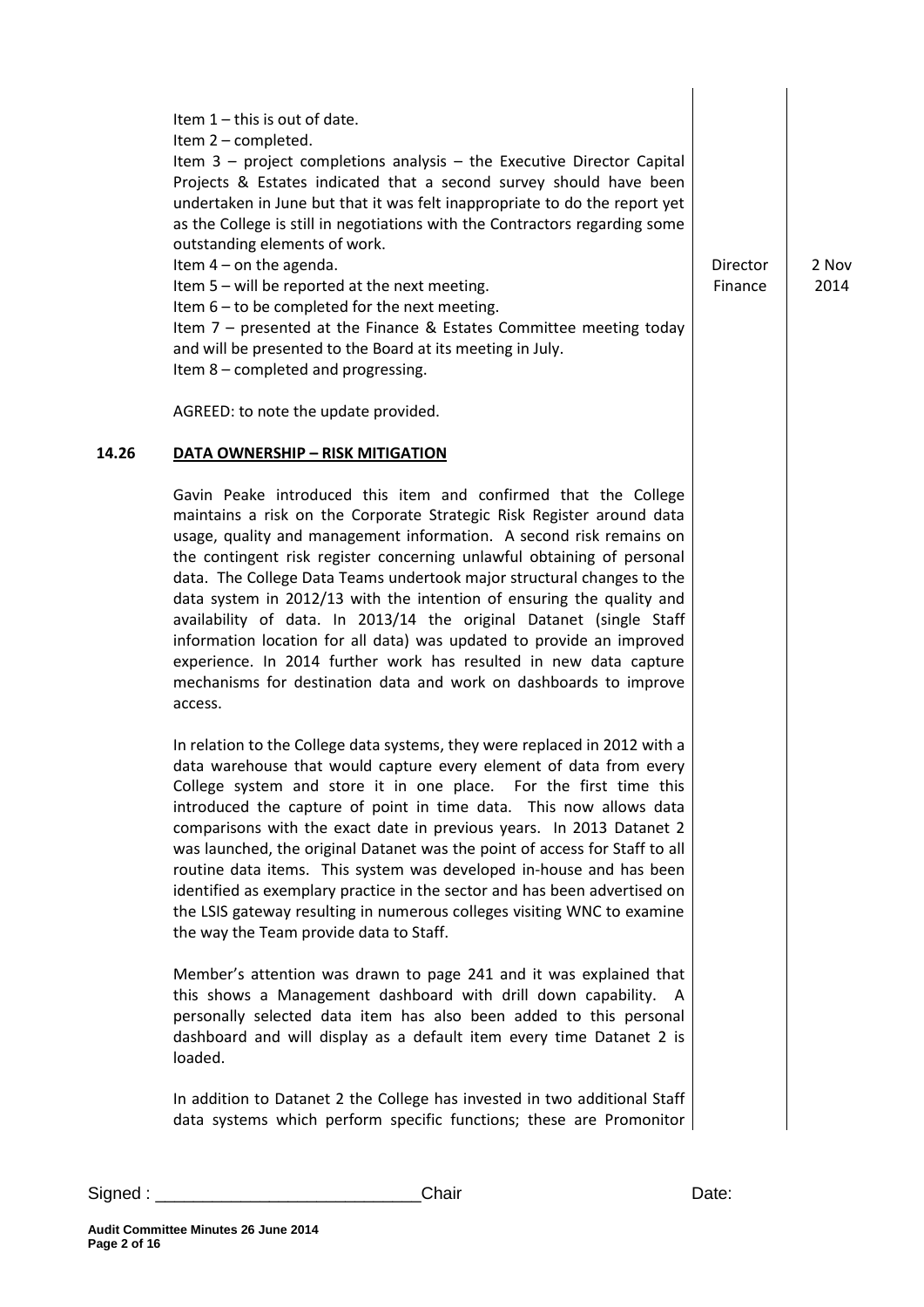which is campus base and Smart Assessor which is responsible for off campus collection of data.

Promonitor was launched to a test group in 2012/13 and saw around 50% uptake in its first year. This year over 92% of courses have their tracking of progress and at risk Students monitored through this system and it is now heavily embedded and used by all Staff. Smart Assessor was introduced in 2014 to replace an existing e-portfolio system with 2352 Students now actively using the system. It was explained that Smart Assessor will equally apply to Partners and the intention is to have all Students on the Smart Assessor system. It was noted that the College is making it a contractual requirement that Partners have to utilise Smart Assessor, and in this way the College will have better knowledge and can therefore manage Partner activity.

In order to meet changing requirements around destination data, a new three stage data collection system has been introduced to capture actual destinations:

- Stage  $1$  learners who completed their course more than two months ago are emailed and asked to complete an online questionnaire which captures their actual destination.
- Stage  $2$  anyone who does not respond are passed to the College Call Centre who attempt to contact these individuals at least three times.
- Stage  $3$  the remaining names are passed back to Tutors who are asked to complete information if it is known to them.

In terms of risk, Members were advised that certain types of data relating to higher education have been very difficult to capture accurately due to the different requirements of FE & HE systems and how information on the ILR is held. In order to address these issues a cross College group was formed in early 2014 and now meets regularly to address this and other data planning issues.

In relation to the possibility of an individual unlawfully obtaining personal data it was confirmed that the College takes data security very seriously and has a range of physical and electronic security systems in place to prevent data loss. It was confirmed that data protection is now a mandatory part of Staff development. The Director of IT gave assurance that proper processes were in place and that the unfortunate risk, however, is that Staff may choose not to comply with the processes developed.

AGREED: to note the update provided.

#### **14.27 INTERNAL AUDIT REPORTS**

Louise Tweedie introduced this item and summarised a number of reports presented to this Committee. In terms of report delivery for 2014/15 she confirmed that they would be scheduled much better to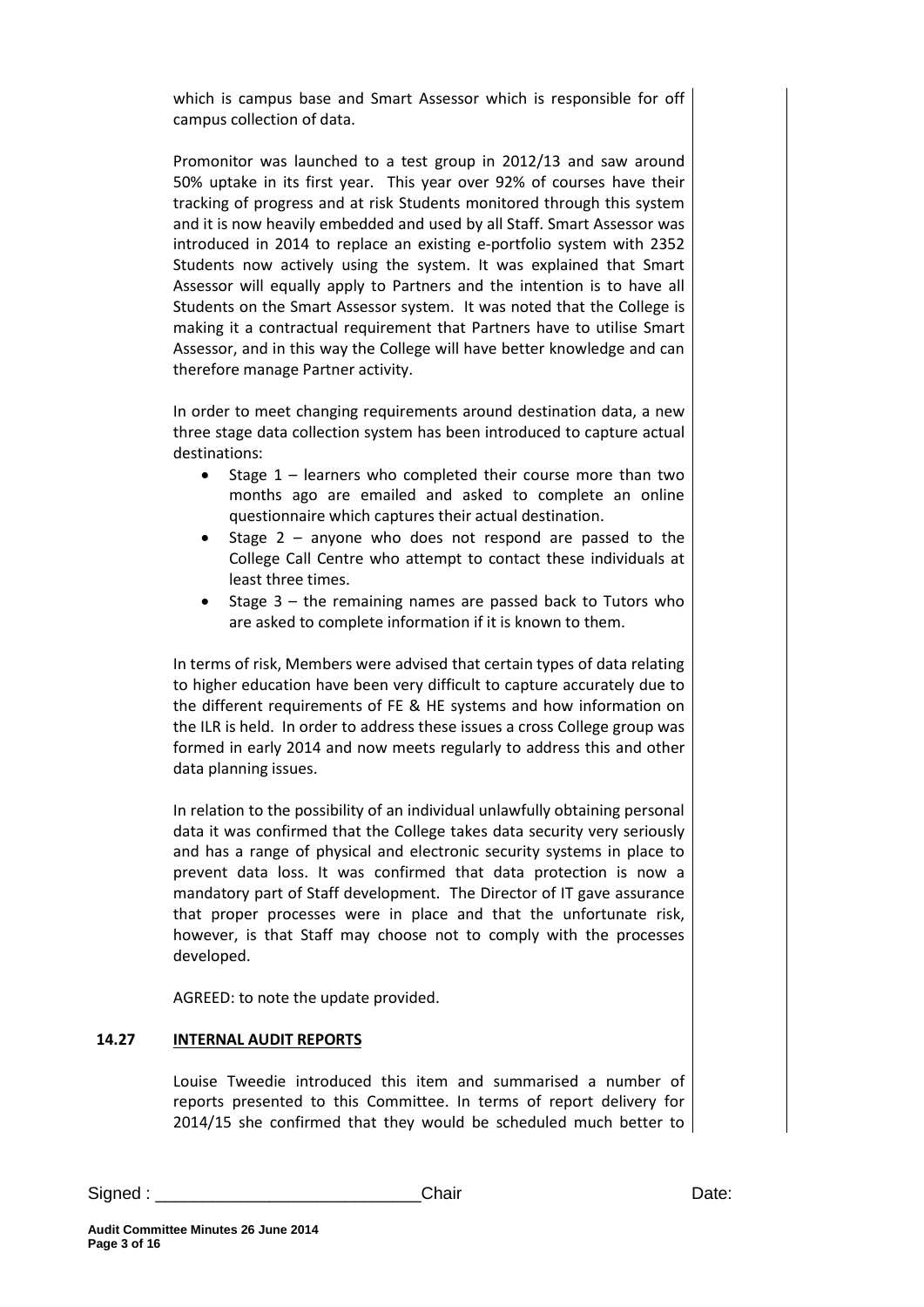give a more even spread of reports for the Committee to discuss. **1 - Internal Audit Progress Report**

Members reviewed the document and were advised that all work for the 2013/14 year has been completed. Actions agreed were noted on page 12.

AGREED: to note the content of the report provided

#### **2 – Cash flow & Treasury Management**

Member's attention was drawn to the Executive Summary on page 19. It was noted that due to the building programme progressing slower than anticipated the College has a large cash surplus. In terms of a conclusion Internal Auditors were satisfied that taking account of the issues identified the Board can take substantial assurance that the controls on which the organisation relies to manage this risk are suitably designed, consistently applied and effective. Auditors were able to give a green RAG rated opinion.

Two minor recommendations were noted at page 22:

- The College should add further detail to the Treasury Management Policy to encompass more information about the Investment Strategy. This should cover the risk appetite of the College, periods of time the College is willing to invest and further investment criteria.
- The College should consider including detail of Treasury Management performance (loans and investments) within the Management Accounts to identify income received and outstanding commitments. This will be especially important should the College invest money in the future, allowing readers to the accounts to identify invested money and expected returns.

AGREED: to note the content of the report provided.

## **3 – Human Resources**

Member's attention was drawn to page 31 and section 1.1 which provides the Executive Summary. It was noted that the HR Strategy 2013/16 identifies a number of key goals. Auditors were able to provide a green RAG rating and in particular were pleased with the controls in place which include –

1) workforce planning, recruitment and selection process,

2) strong self-development in place,

3) appropriate HR structure in place,

4) monthly HR KPI reports to the Executive,

5) six monthly and annual HR report to Governors,

6) robust HR procedures and practices,

7) robust Staff replacement and authorisation process, and

8) ongoing Management development in place.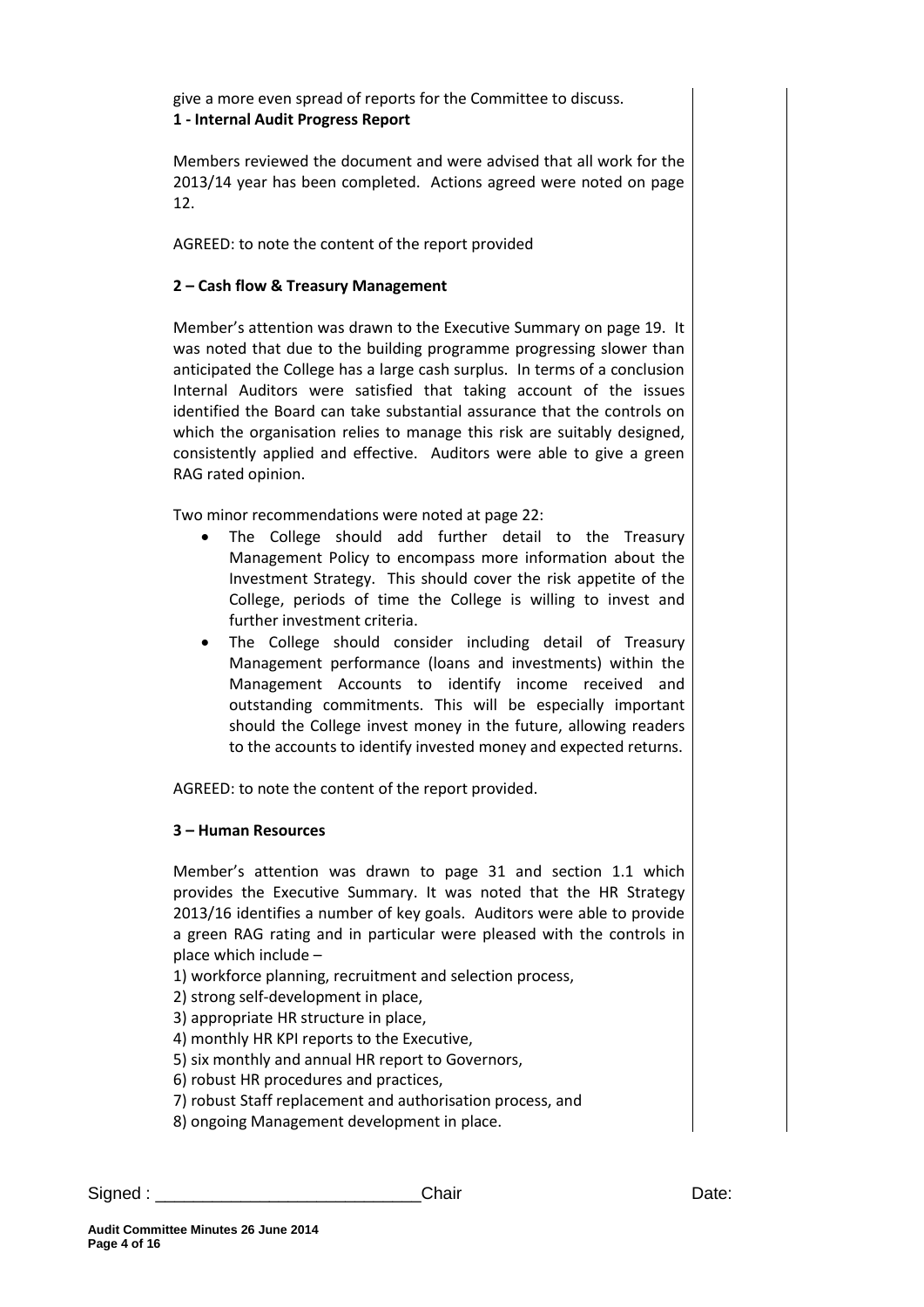| Auditors confirmed that they have monitored whether the controls are<br>applied in reality. Three minor recommendations were made:<br>Staff responsible for completion of the short listing summary<br>$\bullet$<br>form should be reminded to sign and date the form to evidence<br>applicants within the five working days timeframe as per the<br>Colleges recruitment selection criteria.<br>When the College appraisal procedure is next reviewed the<br>$\bullet$<br>decision should be taken to reflect the position of HR to no<br>longer retain copies of appraisals on personnel files, but rather<br>for ownership and filing occurring at a local level with relevant |                   |                  |
|-----------------------------------------------------------------------------------------------------------------------------------------------------------------------------------------------------------------------------------------------------------------------------------------------------------------------------------------------------------------------------------------------------------------------------------------------------------------------------------------------------------------------------------------------------------------------------------------------------------------------------------------------------------------------------------|-------------------|------------------|
| Line Manager. Auditors were able to confirm that all people in<br>the sample reviewed had been appraised.<br>Line Managers should be reminded of the importance of the<br>$\bullet$<br>appraiser and the individual being appraises signing and dating<br>appraisal documentation.                                                                                                                                                                                                                                                                                                                                                                                                |                   |                  |
| Governors took the opportunity to discuss the limitations of the audit<br>and were advised that Auditors do not provide any legal advice regarding<br>the process and procedures in place. In relation to the destruction of<br>application forms it was confirmed that this is a legal requirement after<br>six months.                                                                                                                                                                                                                                                                                                                                                          |                   |                  |
| AGREED: to note the content of the report provided.                                                                                                                                                                                                                                                                                                                                                                                                                                                                                                                                                                                                                               |                   |                  |
| 4 - Key Financial Controls Payroll - Creditors & Fixed Assets                                                                                                                                                                                                                                                                                                                                                                                                                                                                                                                                                                                                                     |                   |                  |
| Members attention was drawn to the Executive Summary on page 53,<br>when discussing the budgetary position for the Group at February 2014<br>Governors expressed some reservation that the figures were actually<br>correct, Louise Tweedie agreed to review the figures and double check<br>for accuracy.                                                                                                                                                                                                                                                                                                                                                                        | Internal<br>Audit | <b>July 2014</b> |
| It was confirmed that the objective of the audit was to assess whether<br>robust financial controls are in place across core areas of financial<br>activity, the risk is that inadequate internal control framework would lead<br>to inappropriate use of College resources, including fraud or irregulatory.                                                                                                                                                                                                                                                                                                                                                                     |                   |                  |
| The Colleges identified controls and actions are 1) financial regulations,<br>2) financial procedures, 3) Management reporting and accountability and<br>4) Scheme of Delegation.                                                                                                                                                                                                                                                                                                                                                                                                                                                                                                 |                   |                  |
| Auditors confirmed that an amber/green rating had been given, which                                                                                                                                                                                                                                                                                                                                                                                                                                                                                                                                                                                                               |                   |                  |
| means that taking account of the issues identified the Board can take<br>reasonable assurance that the controls upon which the organisation<br>relies to manage the risk are suitably designed, consistently applied and<br>effective, however, Auditors have identified issues that if not addressed<br>increase the likelihood of the risk materialising.                                                                                                                                                                                                                                                                                                                       |                   |                  |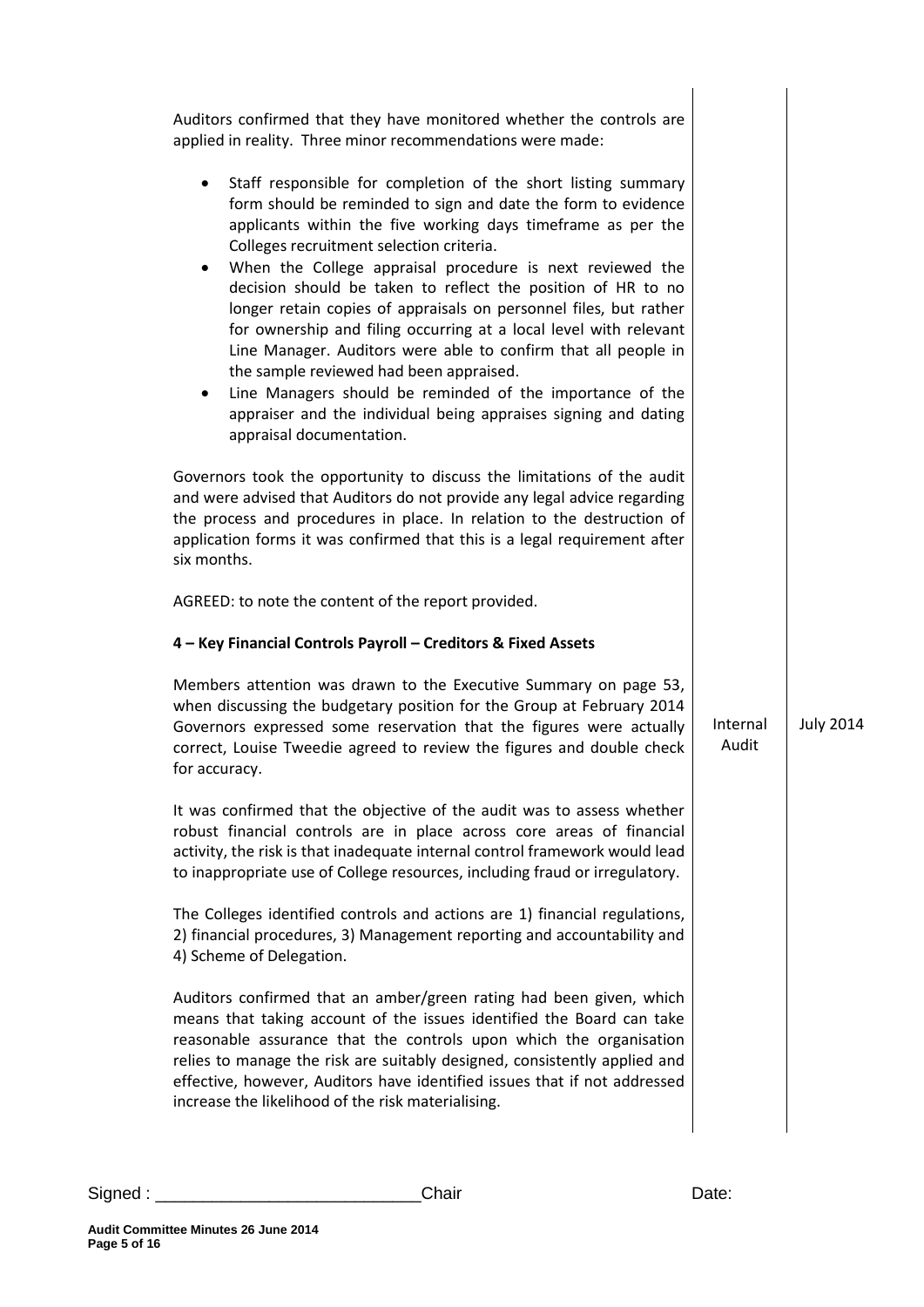Members attention was drawn to page 56, which sets out three low, one medium recommendation and a suggestion, these include:

- Consideration should be given to publishing the Finance Team Staff structure on the intranet to provide Staff across College with details of the Finance Team and their roles.
- The College should ensure that starter, leaver and amendment procedures are available to Staff for the new payroll system (along with other key procedures) and these should include version control.
- The payroll department should ensure that they consistently date stamp the input date of all amendments to ensure an appropriate audit trail and to enable the timeliness of input to be determined.
- Payroll account reconciliation should be signed and dated as prepared and signed and dated as independently reviewed to evidence segregation of duty and timeliness of preparation and review.
- The College should ensure that the new payroll system is capable of producing a variety of meaningful exception reports. These reports should be examined as part of the payroll run and signed and dated and reviewed to create an audit trail. It was explained that at the time of the audit the College had been running parallel systems.
- The medium recommendation is that the Finance Team should ensure asset verification exercises are undertaken on an annual basis, especially for IT equipment which has a high inherent risk and disposal should be managed and recorded appropriately, including suitable authorisation for the disposal. The Director of Finance indicated that as the College has over 4000 PC's and laptops across its various sites, there is a need to make sure action is proportionate. He confirmed that the College will consider the appropriate methods to achieve a balance between cost and verification costs of losses and fiducial duties.

AGREED: to note the content of the report provided.

## **5 – Lesson Observation Processes**

Auditors confirmed that they had made the decision to split their opinion and conclusions. In relation to control design they gave a green RAG rating, in relation to control application they provided an amber rating. In relation to the controls they indicated that whilst the Board can take some assurance that the controls which the organisation relies to manage this risk are consistently applied, action needs to be taken to ensure that the risk is managed. The report has three medium and three low priority recommendations:

 The College should decide whether to include a minimum time which an observation should be completed within the teaching,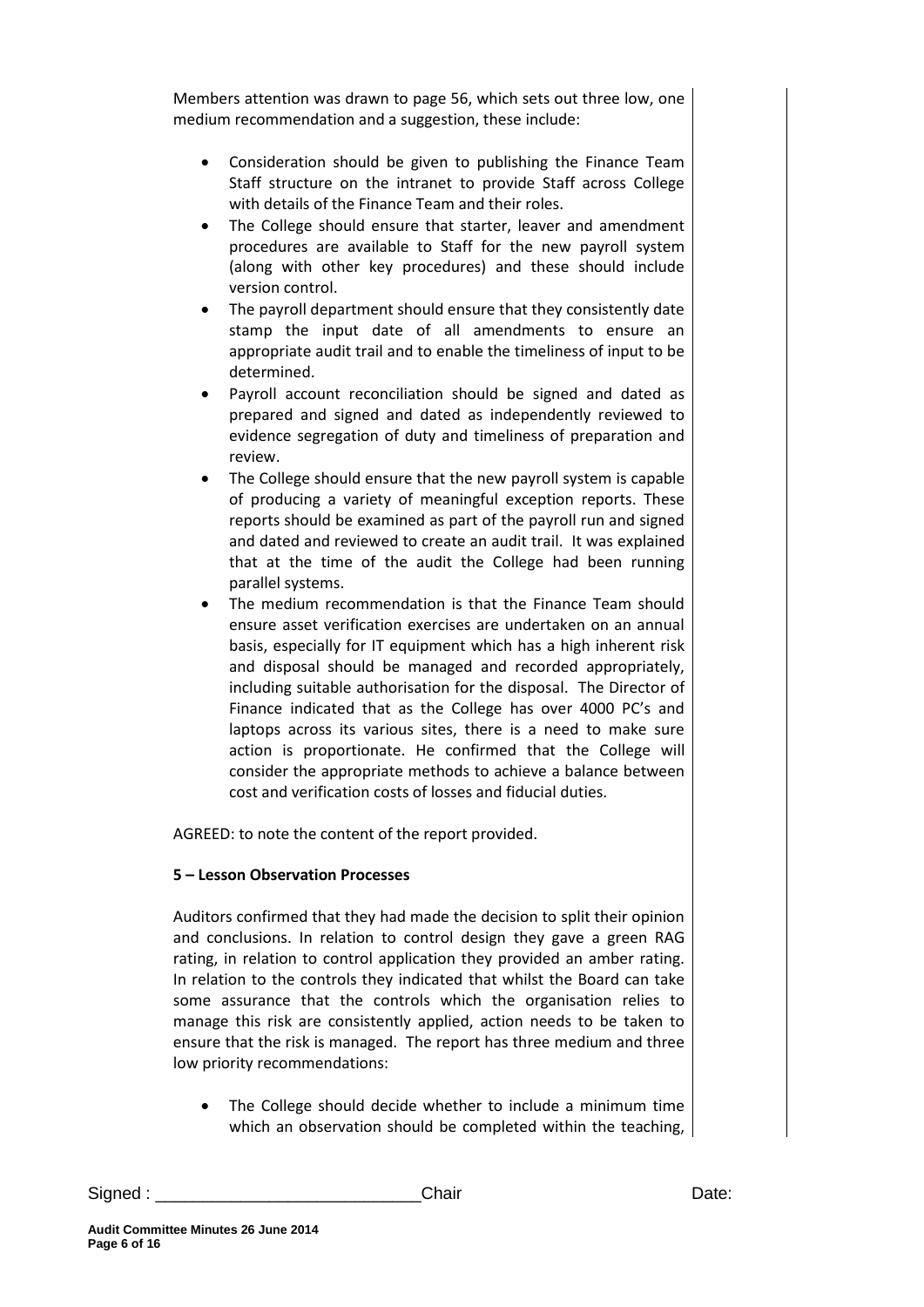learning, training and assessment observation policy. It was explained that in the sector there are various observation models and there needs to be an element of flexibility as the observation needs to be long enough to make an accurate assessment.

- Annual schedules for lesson observations should have a consistent format across all schools of learning to allow easy comparison.
- The College should ensure that all re-observations required are completed in four teaching weeks of the original observation, however, it was acknowledged that this would be dependent upon the nature of issues seen at observation.
- Developmental and graded observations should be recorded and action plans should be documented.
- Action plans detailing the findings and ongoing actions for improvement identified through lesson observations should be produced in five working days of the observation being conducted.
- Action plans identified through lesson observations should be linked to objectives identified in Staff appraisals. It was acknowledged that this was done in most occasions but consistency is required.
- The College should ensure that the OB3 moderation report is completed for all observations that go through the moderation process.

In general discussion Auditors confirmed that the processes in place were fine but compliance and consistent application requires improvement.

Governors reviewed the statistics detailed at page 86 regarding the lesson observation findings (1.7). They indicated that in future they would find it helpful to see percentages, as well as numbers, included in this type of report.

It was confirmed that in 2014/15 the Audit Team will look to see whether the Pro-Observe system is being fully utilised by Staff.

AGREED: to note the content of the report provided.

## **6 – Partner Selection Process**

Member's attention was drawn to page 93 which provides an executive summary of the work undertaken. It was noted that there are key procedural documents in place which inform the due diligence process and there is a performance management framework in place to monitor Partner performance throughout the partner contract duration. The sample tested by Auditors focussed on four Partners, these are:

- Business Impact UK Ltd contract commenced May 2013.
- Construction Skills People Ltd contract commenced July 2013.
- Pinewood Training Enterprises CIC contract commenced May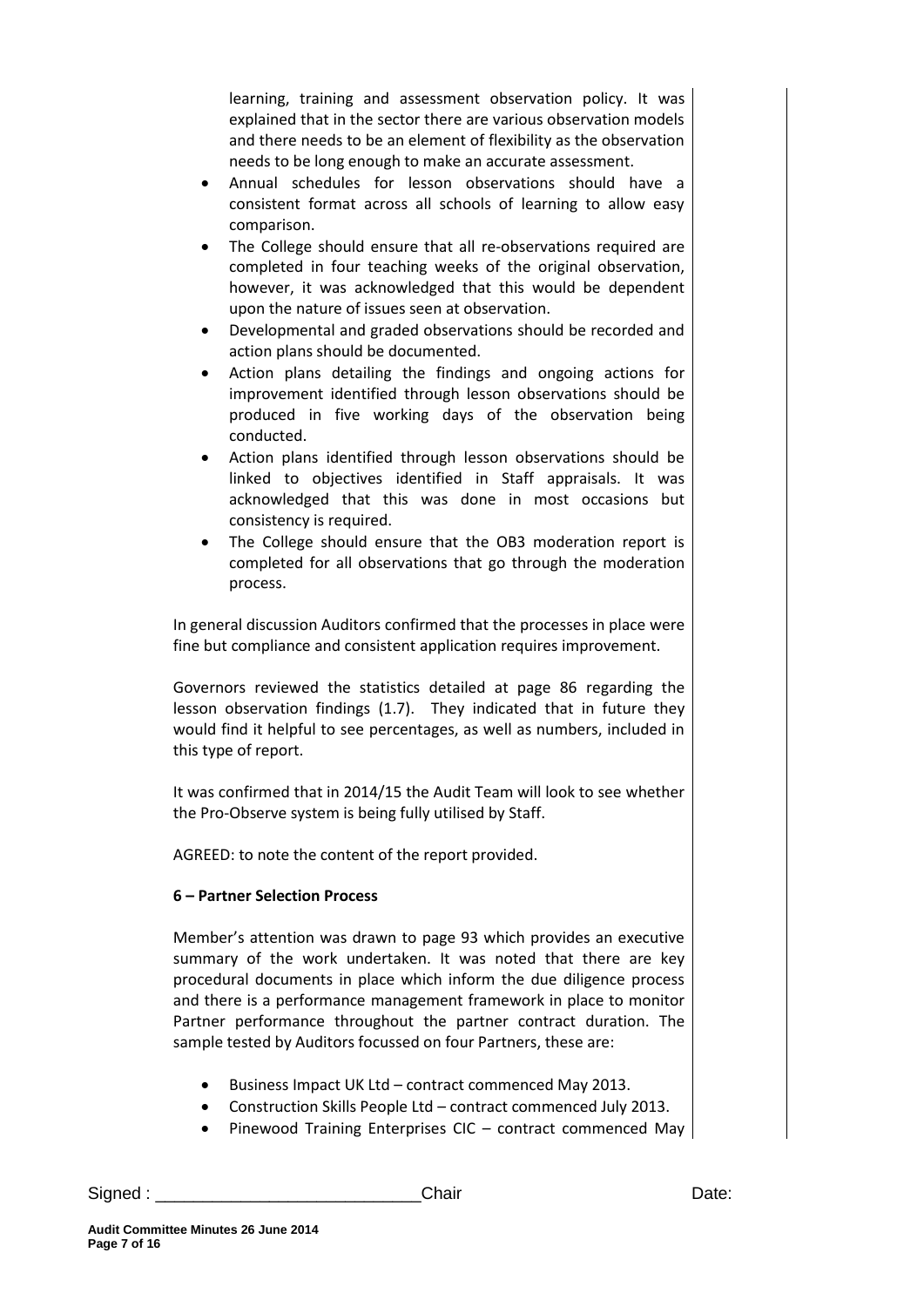2013.

 SIDDHI Training & Consultancy Ltd – contract commenced June 2013.

In terms of audit objectives it was to get assurance that Partners are properly vetted prior to working with the College and the results of the vetting inform the decision as to whether to proceed and inform the level of risk management applied throughout the relationship.

Following audit field work an amber/green rating has been applied. There are no recommendations made regarding the design of the control framework, however, there are some issues to address in relation to the application of the processes.

At page 94 Governors expressed some concern regarding the third bullet point which reads 'whilst we were informed that a pre-selection visit should be undertaken with each respective new Partner before a contract is offered, the College was unable to prove that such visits had taken place for the sample reviewed due to a lack of documentary evidence retained.' It was accepted that this evidence should be available for each Partner contracted to the College.

In terms of the recommendations there are one medium and nine low:

- There should be a clear audit trail to identify when new Partnerships are being presented to the Corporation Board for approval. The date of approval should be recorded on the Partner commitment proposal matrix, or alternatively the names of the new Partners highlighted in yellow should be recorded in the Corporation Board minutes.
- Contract variations should be signed and dated by both Partners in a timely manner.
- The College should ensure that a consistent and complete record of due diligence is held for each Partner, including a) where concerns are raised as part of the panel assessment. The resolution of these should be clearly documented as well as whether or not Members concur with the decision to proceed and b) a pre-selection visit should be undertaken to each prospective partner. These should be recorded to confirm the names of the officers attending, the date of the visit, where the visit took place and the outcome of the visit.
- Records should be maintained in an organised and accessible manner to ensure that these can be retrieved quickly if needed for future inspection. In the event of any future transfer of documents and files between Departments the College should maintain a record which clearly states what records have been transferred, who from and who to and if appropriate, a summary of the records that have been destroyed and details of any archived records and the specific locations of these.
- In respect of quality processes a) QTLP reviews should be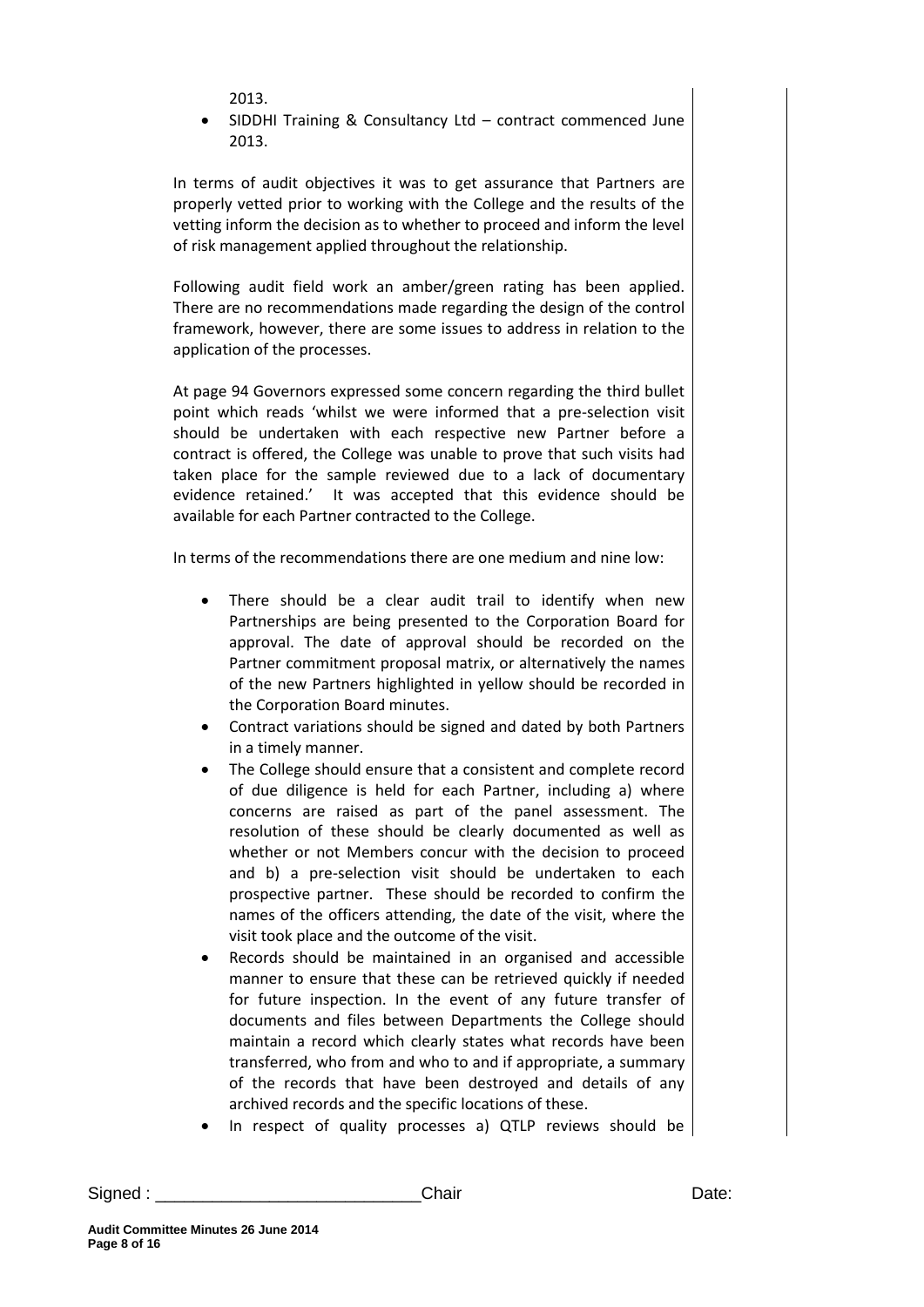undertaken for all Partners and held on file, and b) observations of learning, delivery Staff and Partners should be timetabled to ensure that these are completed in a timely manner and spread across the academic year.

 College should continue with the introduction of the contract monitoring report for all Partners. Partners should be encouraged to formally respond to contract monitoring and provide updates and evidence to support how recommendations are being implemented to improve performance. Where appropriate Partner performance should be allocated a RAG status.

On page 100 it was noted that there are four recommendations that have been rolled forward from the prior year, each of these is low.

In reviewing the report and the detail provided at page 106 and 107 in relation to observations, it was agreed that quite a high number of observations are outstanding/pending. Governors felt that the proportion outstanding were too high.

The Committee were advised that Partners are required to complete a compliance checklist to give assurance regarding progress, completion, achievements etc. In addition to this Smart Assessor helps the College Management Team monitor adequate progress. Also Students are required to sign off when the course is completed and achievement obtained.

AGREED: to note the content of the report provided.

## **7 – Vision Workforce Skills Control Framework**

The Committee agreed not to spend a considerable amount of time on this report given the decision to integrate VWS activity into College activity. Governors agreed that if possible they would like a mechanism introduced to monitor the progress and success of the business integration. In terms of financial performance the Director of Finance confirmed that it would be possible to keep the Sheffield Construction Centre separate and that generally the overall performance of the work related training department would indicate whether or not the parts of VWS integrated were a success or not.

AGREED: to note the content of the report provided.

## **8 – Review of Controls over changes to Supplier Bank details**

Auditors confirmed that this piece of work had been requested as an addition to the regular contract in place. Work was commissioned in response to a fraudulent request to change bank details. Auditors conclude that the fraud was a standard change of bank details request which has been much publicised throughout this and other sectors over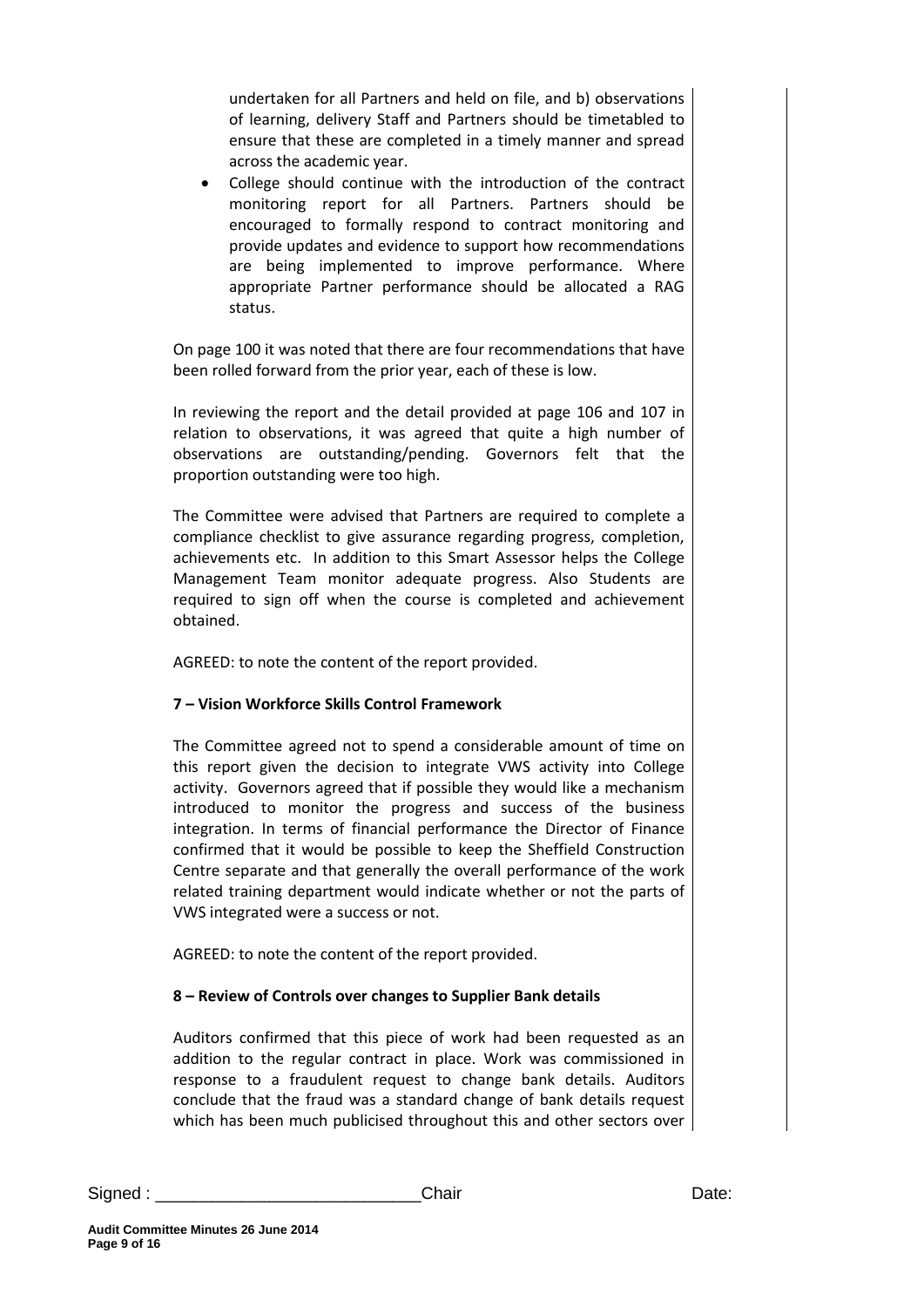recent years. The lack of checks and adherence to (informal) process has allowed the bank details to be changed. If proper checks and processes were adhered to this fraud would have been detected and could have easily been avoided.

The report has two high, three medium and one low priority recommendation:

- Management should ensure that procedures for amending bank details for suppliers are clearly documented and publicised to all Staff who undertake this process. This should include details of secondary Senior Management checks that will be introduced.
- All checks undertaken as part of the payment run process should be evidenced by date and signature, this provides an audit trail regarding who completed the checks and when they were completed.
- Software suppliers should be consulted to establish whether an exception report showing changed bank details is available. This report should be reviewed on a regular basis, ie, before each payment run and the changes should be reconfirmed or completion of the checks could be obtained.
- All checks should be completed before any changes are made to supplier bank details. If the checks have not been completed then pending payments should be halted whilst checks are completed. Also, changes to bank details and payment details should only be made in the QLX finance system (and not in the CSV file), this provides an audit trail of all changes made.
- The CSV file should be stored in a more secure location prior to transmission with access restricted to key personnel only. Consideration should also be given to password protecting the file to give additional security at this sensitive stage. Also CSV files should be destroyed or archived once transmitted as sensitive data is contained within these files.
- The checked supplier bank detail form should be amended to include a space for the Officer inputting the changed bank details and the Officer checking the input to sign and date. This ensures that all stages of the process are formally documented. Additional amendments should be made to record the contact details used to make contact with the supplier and the source of these details, ie, website, previous invoice etc.

Governors were advised that processes were in place; however, they were not followed. Assurance was given that the Bank was able to recover the money transferred.

Auditors confirmed that this was a very common sector fraud and they were satisfied that there was no internal fraud relating to the Staff involved. Whilst random sampling does occur within the Team more robust procedures or adherence to robust procedures would prevent such an event happening again.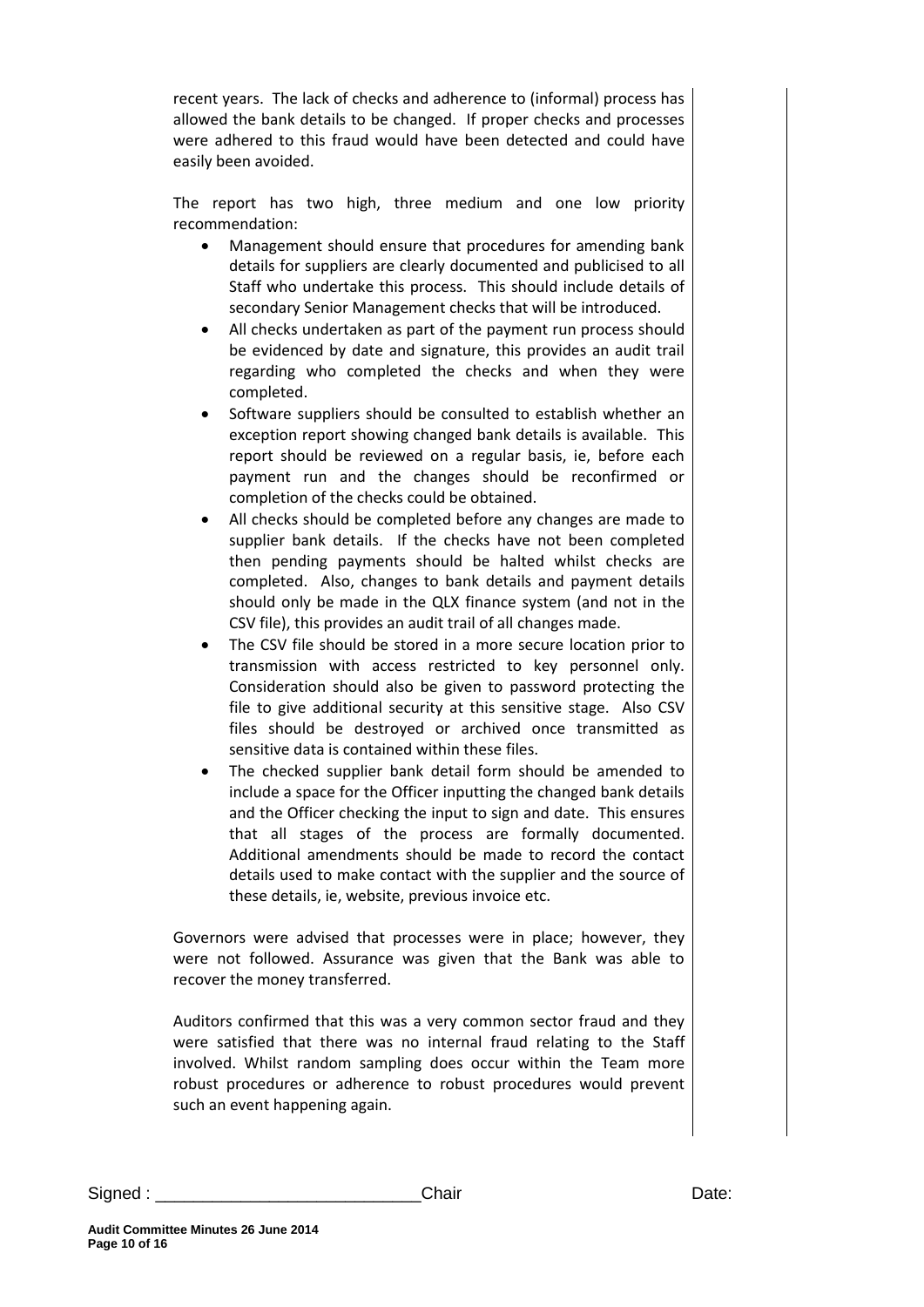AGREED: to note the content of the report provided.

#### **9 – Follow up of previous Internal Audit Recommendations**

Auditors followed up a number of reports and actions identified in the 2012/13 year. Auditors view is that the College has demonstrated reasonable progress of implementing actions agreed. There are ten actions still outstanding and these have been reiterated, these are set out at page 143 and include three medium and seven low priority. Of the actions that remain outstanding, Governors expressed some concern regarding item 24 – 'the College should review the arrangements for obtaining Apprenticeship completion certificates to ensure that the process can be completed within three months in all cases'. It was acknowledged that this links with the wider issue of timely completions and really needs to be addressed.

AGREED: to note the content of the report provided.

#### **14.28 RISK MANAGEMENT**

The Director of Communications & Marketing introduced this item and confirmed that risk registers have been produced by individual Teams and Schools of Learning for 2013/14. All risks have been monitored at least once by Corporation Board or its Committees. She indicated that little progress has been made to achieve target mitigated scores but that this remains an ongoing process. The biggest risk to the College Group in 2013/14 has been the performance of VWS. This is being addressed currently with the merging of the provision into the College based WRT.

She confirmed that the risks in relation to quality have been monitored at every meeting of the Standards Committee and/or the Corporation Board.

Members were asked to note that none of the most significant risks have met their target residual score in the year, in some part this is as a result of external factors beyond the Colleges control, taking account of the turbulent year that the College and the wider sector have had, maintaining risks at the level in the register may be considered an achievement in itself.

In relation to changes to the risk environment in 2014/15 yet again this has been a challenging year for the College and its subsidiary companies. Much of the risk comes from the external operating environment with as many opportunities as risks for colleges willing to take calculated and measured risk. Key items to note are:

- This has been a challenging year in terms of Learner recruitment.
- Improvements to the College assurance framework seems to have paid dividends with the College now having a much more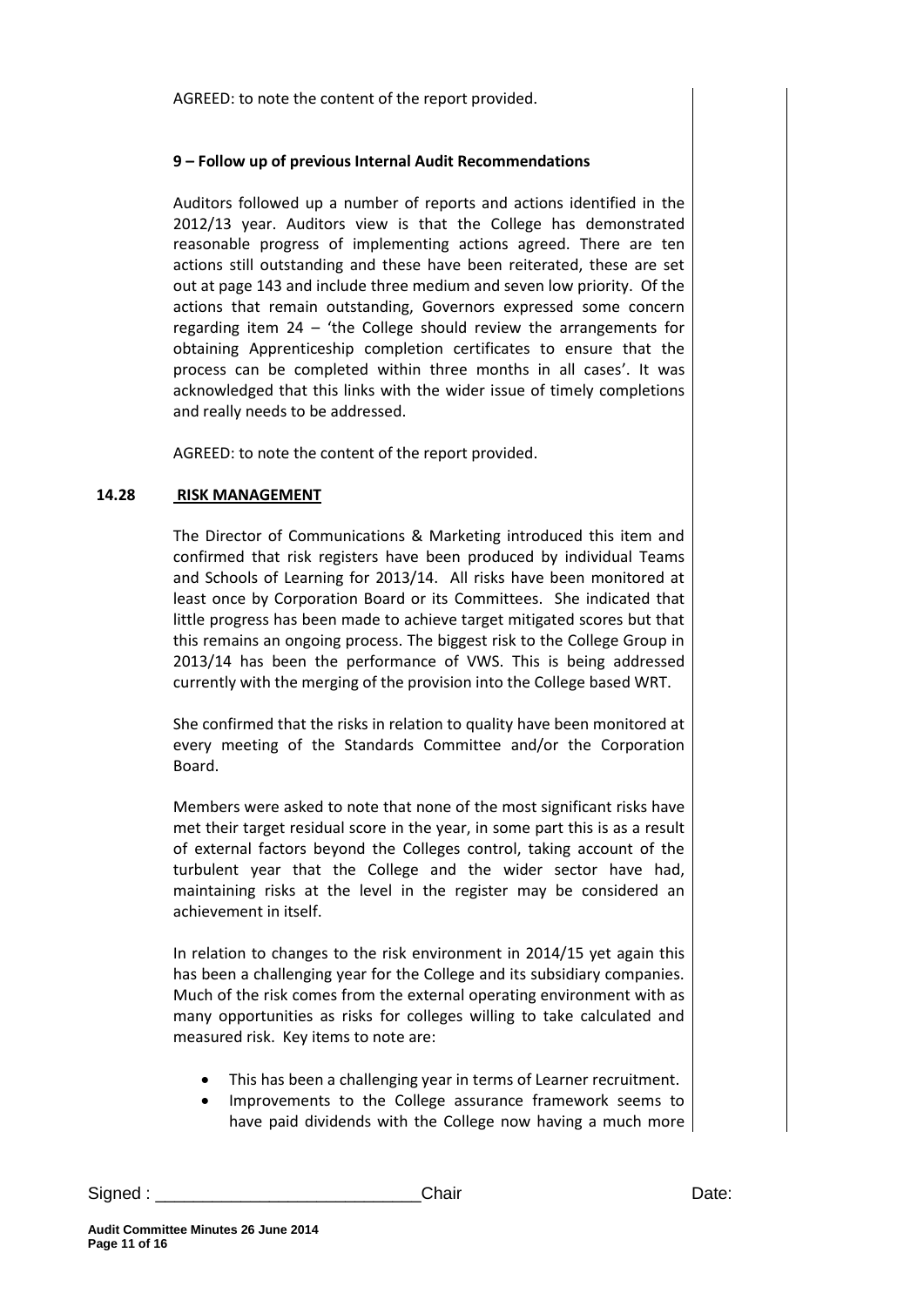accurate picture regarding the quality of teaching and learning in the classroom.

 The property strategy, financial control and responding to fluctuations and turbulence seems to be well managed within the College.

AGREED: to note the update provided.

#### **14.29 RISK MANAGEMENT STRATEGY AND REGISTER FOR 2014/15**

Member's attention was drawn to the proposed risk management strategy for 2014/15 included within the pack. The Director of Communications & Marketing confirmed that the strategy remains largely unchanged from that agreed in 2013/14 apart from changes to the section on Team Based Risk Assessment. All references to the selfassessment process linked to risk management have now been removed as Teams now identify risks as part of their planning processes and through the production of a Team Risk Register.

Members attention was specifically drawn to section 2.1 which sets out the roles of the Corporation Board and section  $7 -$  dealing with the Colleges Risk appetite.

#### **Risk Register 2014/15**

It was confirmed that this remains fairly unchanged and as in prior years is constructed in two phases, the first being an assessment of risk on the Colleges business plan and the second following team based assessment processes. The Team met on  $2^{nd}$  June and considered the risk register in its current form. The risk register contains a section that identifies significant risks relating to achievement of strategic planning objectives. Members were advised that no new risks have been added to the register at this stage; however, risks related to Vision Workforce Skills and to work related training have been combined into a single risk to reflect the organisational changes ongoing within this area. It was confirmed that this will remain the most significant risk for 2014/15.

Member's attention was drawn to the risks relating to the Studio School implementation. These have been elevated to reflect the current position of the refurbishment programme. It is likely that this risk will be removed in its entirety from the register in September. Whilst not technically a subsidiary company of the College, a summary of Studio School risks has been included within this section of the Risk Register. Going forward it will be for the Governing Body to oversee their risk profile and register. Reporting through this Committee will be in line with that of subsidiary companies.

Risks related to data ownership and management have been removed from the register with the Executive Team feeling as though there was sufficient progress to downgrade this risk from the significant risk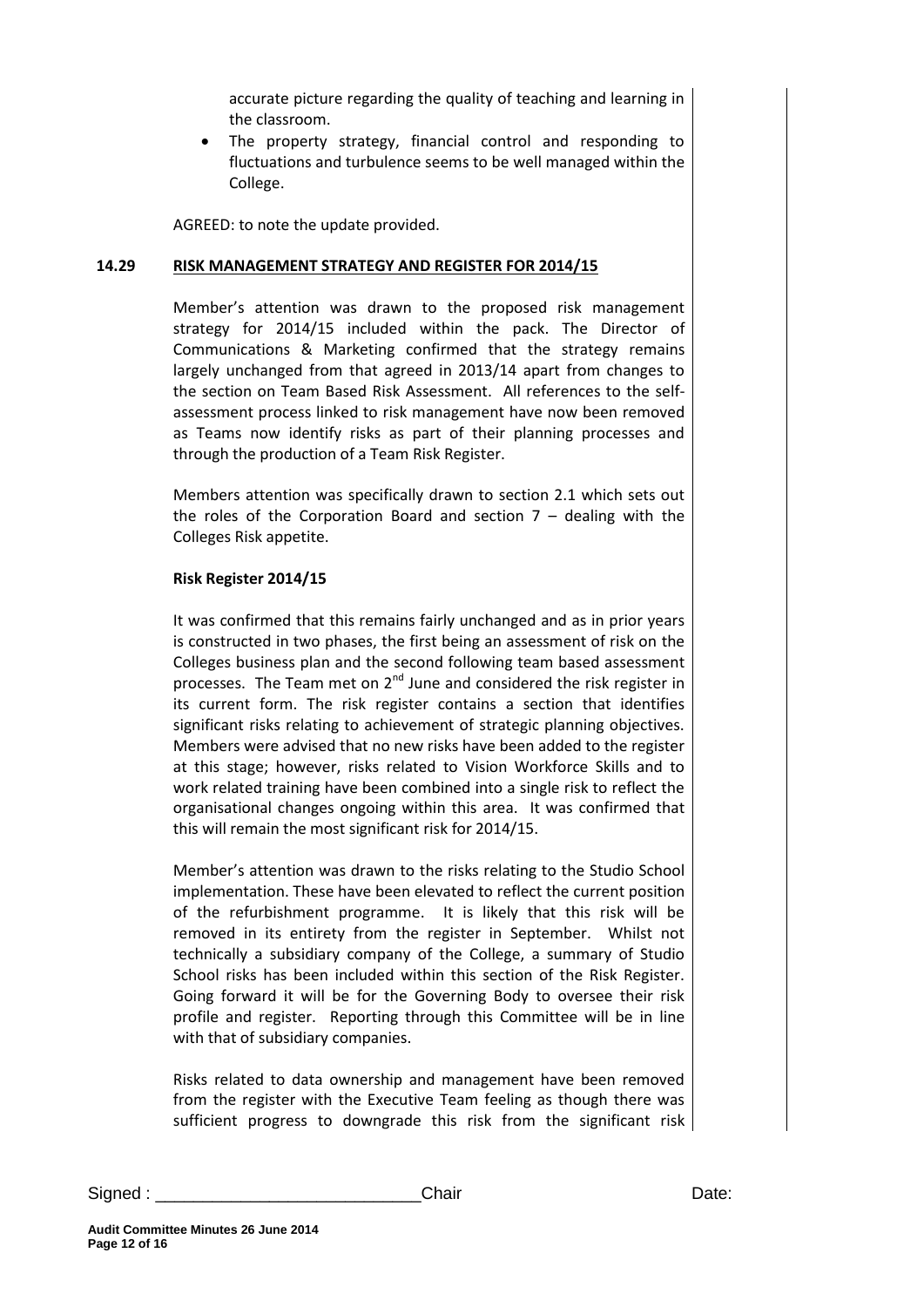|       | register. The risk profile for the College remains high and is not to be<br>unexpected in light of significant College based initiatives and the<br>turbulent and challenging environment in which we operate.<br>The subsidiary company Boards are yet to meet to discuss their risk<br>registers for 2014/15, a report will be therefore brought to this<br>Committee in the new academic year, outlining any key risks and<br>including significant risks onto the register as appropriate. A contingent<br>risk remains at priority 19 relating to the performance of subsidiary<br>companies. |                                              |                  |
|-------|----------------------------------------------------------------------------------------------------------------------------------------------------------------------------------------------------------------------------------------------------------------------------------------------------------------------------------------------------------------------------------------------------------------------------------------------------------------------------------------------------------------------------------------------------------------------------------------------------|----------------------------------------------|------------------|
|       | AGREED:<br>a) to note the update provided,<br>b) approve the Risk Management Strategy for 2014/15, and<br>c) approve the Risk Register for 2014/15.                                                                                                                                                                                                                                                                                                                                                                                                                                                |                                              |                  |
|       | In general discussion it was noted that the role of the LEP's was not<br>specifically referred to in the Risk Register, however, assurance was given<br>that this is being monitored.                                                                                                                                                                                                                                                                                                                                                                                                              |                                              |                  |
| 14.30 | <b>COMPOSITE COLLEGE RECOMMENDATIONS REPORT</b>                                                                                                                                                                                                                                                                                                                                                                                                                                                                                                                                                    |                                              |                  |
|       | The Director of Finance introduced this item and confirmed that this<br>report includes an element of duplication as a consequence of Baker<br>Tilly's update regarding follow up work. He confirmed that for the<br>2012/13 period there was not much change since the last report<br>presented to this Committee in April. In relation to the 2013/14<br>recommendations a lot of these are not yet due and are included in the<br>reports presented today.                                                                                                                                      |                                              |                  |
|       | As previously agreed, it was confirmed that the 2009/10 action would be<br>taken off the register. In addition to this the Director of Finance will<br>provide a 2013/14 report in relation to registers at the next meeting.                                                                                                                                                                                                                                                                                                                                                                      | Director<br>Finance                          | November<br>2014 |
|       | AGREED: to note the content of the update provided.                                                                                                                                                                                                                                                                                                                                                                                                                                                                                                                                                |                                              |                  |
| 14.31 | INTERNAL AUDIT STRATEGIC PLAN AND AUDIT NEED ASSESSMENTS FOR<br>2014                                                                                                                                                                                                                                                                                                                                                                                                                                                                                                                               |                                              |                  |
|       | Louise Tweedie introduced this item and confirmed that whilst the plan is<br>prepared on a three year basis it is refreshed annually. The Director of<br>Finance indicated that since preparation of this document the Executive<br>Team have reviewed and there are some changes proposed.<br>He.<br>indicated that he has simply not yet had a chance to speak to Baker Tilly<br>regarding the changes. In these circumstances it was agreed to defer<br>discussion and approval of an Internal Audit Plan for 2014/15 until the<br>next meeting.                                                | Internal<br>Auditors/<br>Director<br>Finance | November<br>2014 |
|       | AGREED to defer consideration of this item to the next meeting.                                                                                                                                                                                                                                                                                                                                                                                                                                                                                                                                    |                                              |                  |
| 14.32 | <b>KPMG 2013/14 PLANNING MEMORANDUM</b>                                                                                                                                                                                                                                                                                                                                                                                                                                                                                                                                                            |                                              |                  |
|       |                                                                                                                                                                                                                                                                                                                                                                                                                                                                                                                                                                                                    |                                              |                  |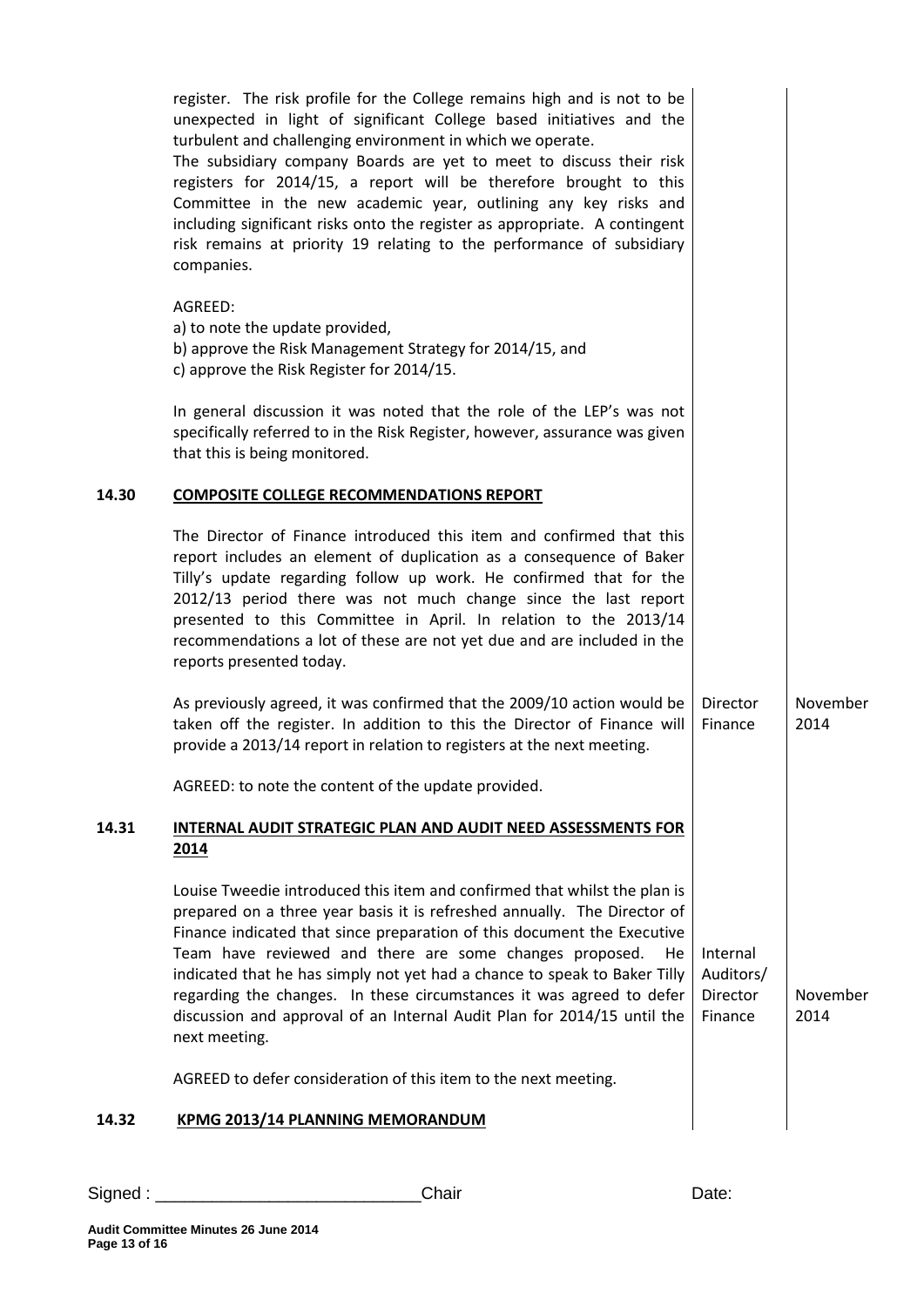External Auditors apologised for the late delivery of this document. Governors did confirm that it had been made available electronically for them on the Governors portal and therefore they had a chance to review. External Auditors confirmed that there were no significant changes to the process proposed. The report was reviewed and the following was noted:

- Page  $3 -$  this gives the introduction and confirms Auditors independence.
- Page 4 this details the key elements of the Auditors approach, this is the same as in previous years. It was confirmed that in the prior year there had been some challenges throughout the audit process and therefore some changes had been agreed. These have been included and will be implemented.
- Page 5 gives process and timeline.
- Page 6 gives detail of materiality. It was confirmed that this is a guideline only and Auditors believe that an indicative level of Group materiality for the year ending  $31<sup>st</sup>$  July is £630k based on final revenue out turn in the prior year, annual accounts and on the understanding of the projected out turn for the current year. Individual materiality levels will be set for the College and each subsidiary company. In the context of the College, Auditors proposed that the individual difference would normally be considered to be clearly trivial if it is less than £31k.
- Page 7 details the significant risks identified by Auditors.
- Pages 8 and 9 provides more detail on Audit activity.
- Page 10 provides a summary of actions. Governors all agreed that it was key to split out subsidiary performance so that there is real clarity regarding core College performance.
- Page 13 is a standard explanation of how the Audit Team will interact with the College and Committee.
- Page 14 details the Team.
- Page  $15$  provides a summary of fees.

AGREED: to approve the 2013/14 external audit planning memorandum.

## **14.33 AUDIT SERVICE SECTOR UPDATE**

Because of time constraints it was agreed to defer substantive discussion regarding this item to the next meeting. In general terms it was acknowledged that there are a number of challenges:

- Funding pressures.
- University position and landscape and their encroachment into FE. It is important for Colleges to avoid them becoming a threat and to work collaboratively.
- LEP's key funding source and as a consequence it is necessary to understand and align with their priorities.
- Studio School some problems seen in the sector, particularly in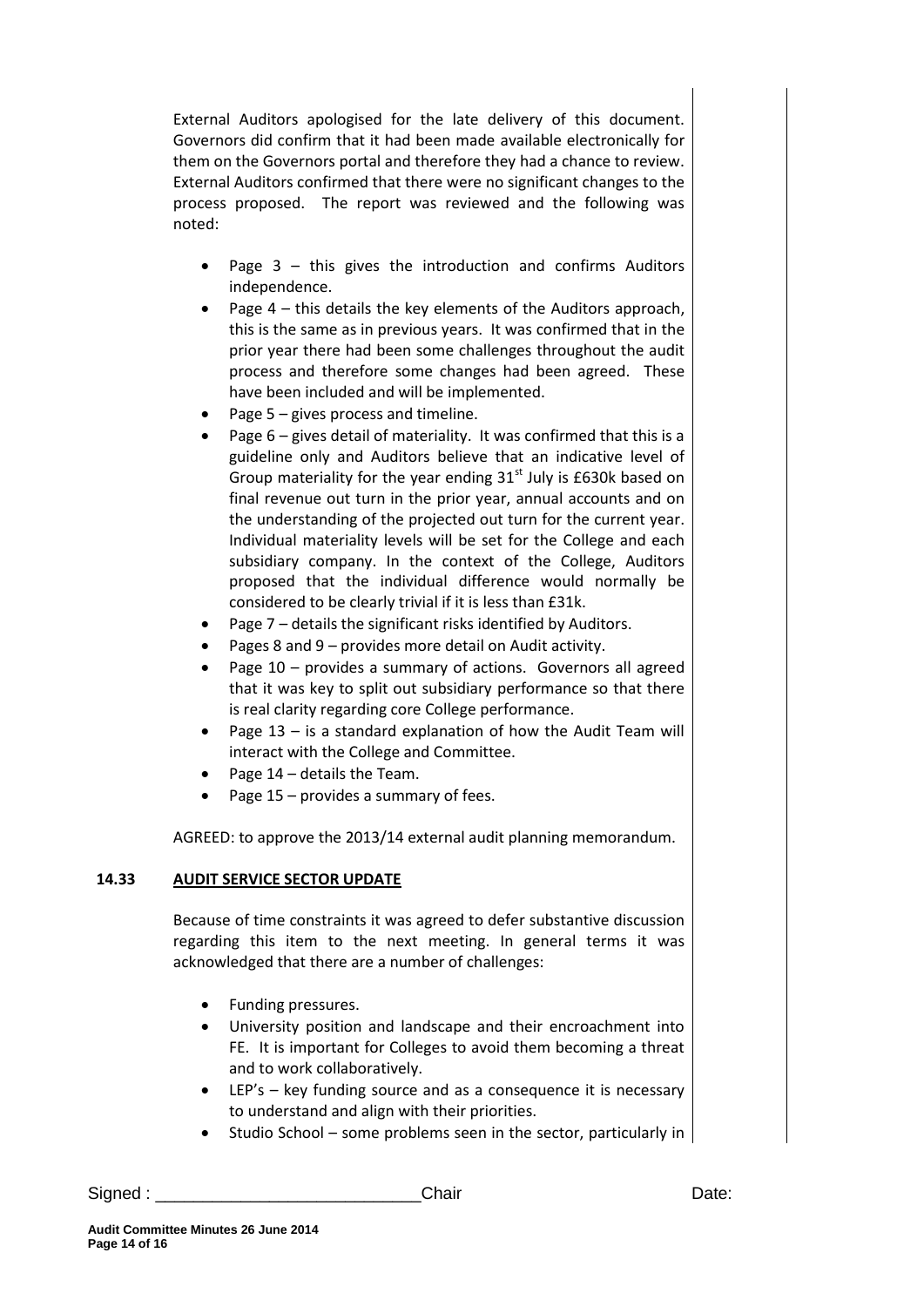|       | relation to the performance of UTC's. The College will need to be<br>really careful regarding the quasai subsidiary role.<br>Internal Auditors confirmed that the FE Commissioners first report<br>regarding lessons learned has been published. She indicated that she<br>would provide an update on this at the next meeting.<br>AGREED: to note the update provided.                                                                                                                                                                                                | Internal<br>Auditors | November<br>2014 |
|-------|------------------------------------------------------------------------------------------------------------------------------------------------------------------------------------------------------------------------------------------------------------------------------------------------------------------------------------------------------------------------------------------------------------------------------------------------------------------------------------------------------------------------------------------------------------------------|----------------------|------------------|
| 14.34 | <b>GOVERNANCE ITEMS</b>                                                                                                                                                                                                                                                                                                                                                                                                                                                                                                                                                |                      |                  |
|       | 1 - Committee Work plan for 2014/15                                                                                                                                                                                                                                                                                                                                                                                                                                                                                                                                    |                      |                  |
|       | The Clerk introduced this item and confirmed that the work plan was a<br>framework document only and that items were added as and when<br>required throughout the year.                                                                                                                                                                                                                                                                                                                                                                                                |                      |                  |
|       | AGREED: to approve the Committee Work plan for 2014/15.                                                                                                                                                                                                                                                                                                                                                                                                                                                                                                                |                      |                  |
|       | 2 - Committee Self-Assessment 2013/14                                                                                                                                                                                                                                                                                                                                                                                                                                                                                                                                  |                      |                  |
|       | The Committee agreed that attendance had been a challenge all the way<br>throughout the year and that it was important that Governors placed on<br>this Committee were able to attend. In terms of membership the<br>Committee felt that this needed to be increased to six, either through full<br>Governor appointment or external co-optees. The Clerk confirmed that<br>the Search Committee had noted the requirement to increase<br>membership and attempts were being made to recruit Governors or<br>external cooptees with financial and/or audit experience. |                      |                  |
|       | 3 - Committee Terms of Reference                                                                                                                                                                                                                                                                                                                                                                                                                                                                                                                                       |                      |                  |
|       | Governors all felt that they remained fit for purpose and were happy to<br>roll them forward to the next academic year.                                                                                                                                                                                                                                                                                                                                                                                                                                                |                      |                  |
|       | AGREED: to recommend that the Board approve Committee Terms of<br>Reference unchanged for the 2014/15 academic year.                                                                                                                                                                                                                                                                                                                                                                                                                                                   |                      |                  |
|       | 4 - Committee Membership for 2014/15                                                                                                                                                                                                                                                                                                                                                                                                                                                                                                                                   |                      |                  |
|       | As previously discussed Governors felt that it was important to obtain<br>attendance assurance from existing Members and in addition to this two<br>other Committee Members to be recruited/appointed.                                                                                                                                                                                                                                                                                                                                                                 |                      |                  |
| 14.35 | <b>AOB</b>                                                                                                                                                                                                                                                                                                                                                                                                                                                                                                                                                             |                      |                  |
|       | There were no items of additional business.                                                                                                                                                                                                                                                                                                                                                                                                                                                                                                                            |                      |                  |
| 14.36 | DATE AND TIME OF NEXT MEETING                                                                                                                                                                                                                                                                                                                                                                                                                                                                                                                                          |                      |                  |
|       | The Clerk confirmed that the next scheduled meeting was Thursday 2 <sup>nd</sup>                                                                                                                                                                                                                                                                                                                                                                                                                                                                                       |                      |                  |